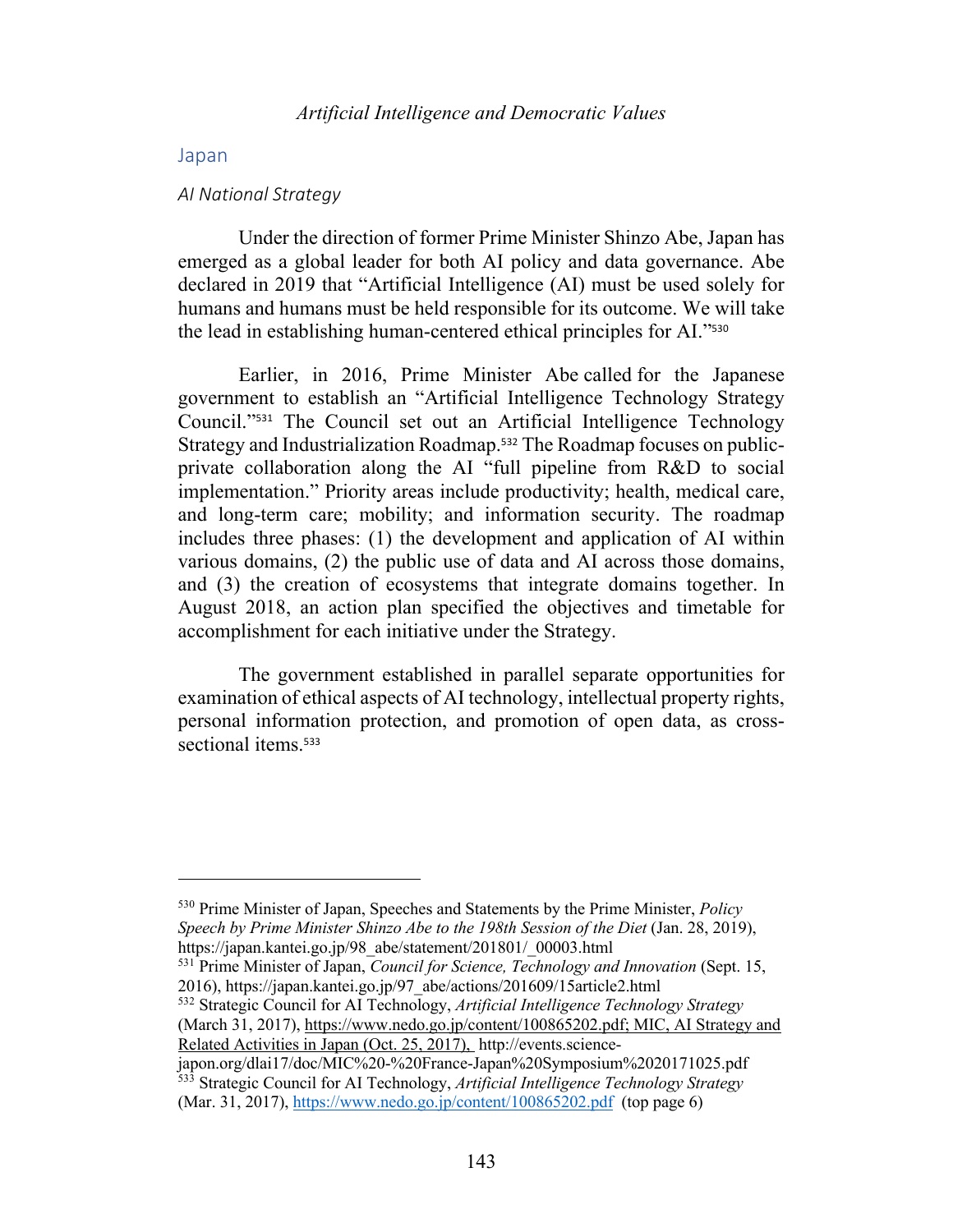Japan's updated AI Strategy 2019<sup>534</sup> "AI for Everyone: People, Industries, Regions and Governments" focuses on the measures that the Japanese government should immediately take in a concerted manner. It "establishes an integrated policy package for AI that encompasses educational reform, research and development (R&D) and social implementation in order to contribute to the world, overcome challenges, and ultimately improve Japan's industrial competitiveness."

The 2019 strategic objectives are: (1) to align human resources with the needs of the AI era; (2) to strengthen industrial competitiveness; (3) to achieve a sustainable society that incorporates diversity; (4) to build international research, education, and social infrastructure networks in the AI field, and (5) to accelerate AI-related R&D. The Strategy notes that it respects the basic principles set out by the government in the "Social Principles of Human-Centric AI."

### *AI R&D Guidelines*

The Japanese AI R&D Guidelines influenced global AI policies. The Japanese government proposed international discussion on AI policy at the G-7 ICT Ministers' meeting in 2016 and presented the Guidelines to the G-7 Leaders meeting in Turin, Italy in 2017.<sup>535</sup> The Japanese AI R&D Guidelines also contributed significantly to the development of the OECD AI Principles, the first global framework for AI Policy. The OECD AI Principles were adopted by 42 countries in May 2019, and then by G-20 Nations at the Leaders' Summit hosted at Osaka, in June 2019. OECD Secretary General thanked Prime Minister Abe and said that the OECD AI Principles, endorsed by the G-20 nations, are "affirming that the AI we want is centred on people, respects ethical and democratic values, is transparent, safe and accountable."

<sup>534</sup> Prime Minister's Office, Japan, *AI Strategy 2019: AI for Everyone: People, Industries, Regions and Governments* (June 11, 2019),

https://www.kantei.go.jp/jp/singi/ai\_senryaku/pdf/aistratagy2019en.pdf

<sup>535</sup> Conference toward AI Network Society, *Draft AI R&D Guidelines* (July 28, 2017) https://www.soumu.go.jp/main\_content/000507517.pdf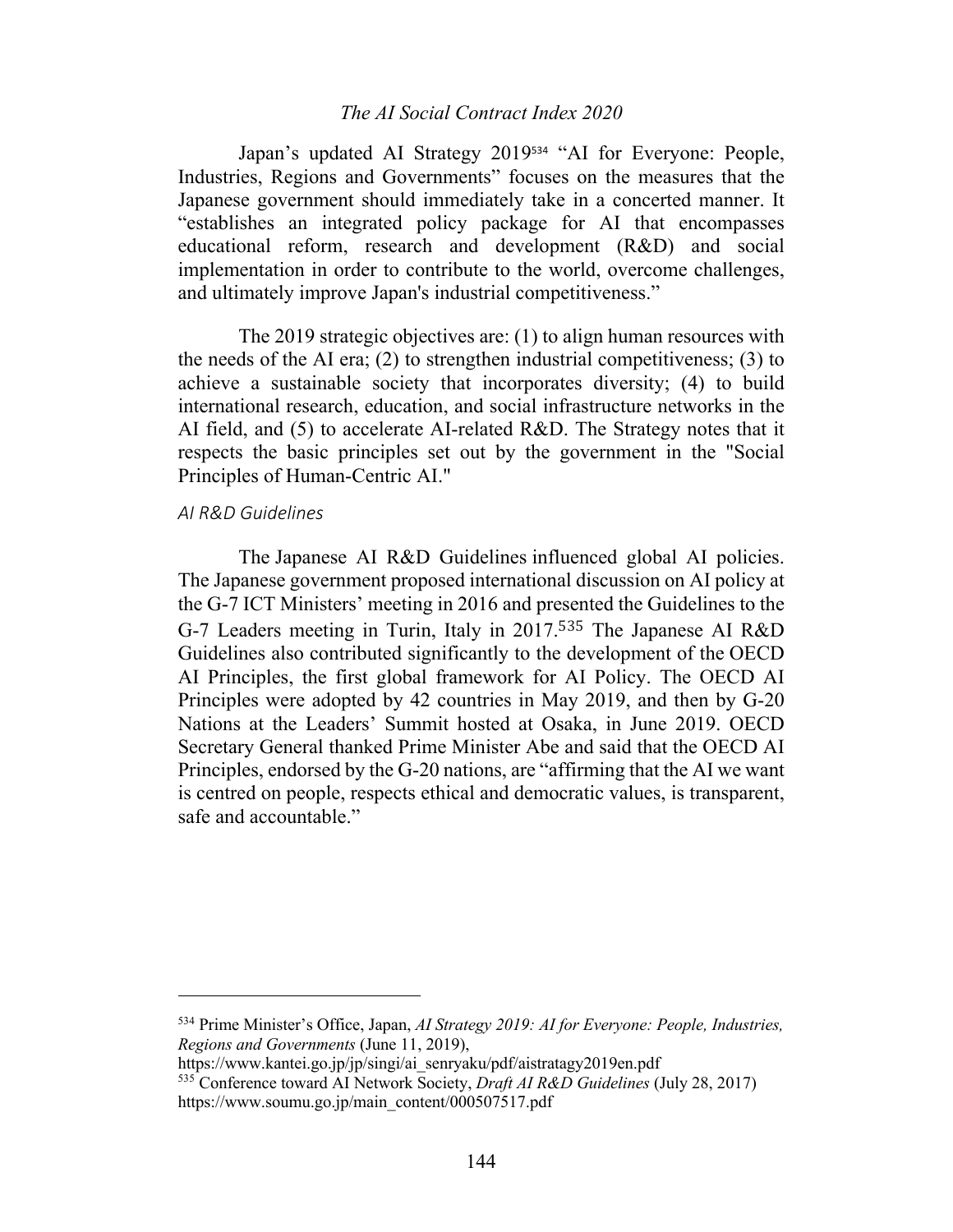### *Social Principles of Human-Centric AI*

Japan's 2019 "Social Principles of Human-Centric AI"<sup>536</sup> were developed by the "Council for Social Principles of Human-centric AI" chaired by Professor Osamu Sudoh. The Social Principles specify the form of society that Japan should aim for, discuss impacts on society, present a set of AI social principles and identify issues to consider in AI R&D and social implementation. They call for all relevant stakeholders to cooperate and interact closely.

The philosophy that underpins the Social Principles of Human-Centric AI consists of three basic principles: (1) Dignity - a society in which human dignity is respected; (2) Diversity and Inclusion - a society in which people with diverse backgrounds can pursue their own well-being; and (3) Sustainability - a sustainable society.

The social principles themselves are meant to be implemented across the Japanese society, including national and local governments, as well as in multilateral frameworks. They include seven principles for AI: (1) Human-Centric - the utilization of AI must not infringe upon the fundamental human rights guaranteed by the Constitution and international standards and AI should be developed, utilized, and implemented in society to expand the abilities of people and allow diverse people to pursue their own well-being; (2) Education/Literacy – all stakeholders must have an accurate understanding of AI, knowledge and ethics permitting appropriate use of AI in society; (3) Privacy Protection  $-$  AI should not infringe on a person's individual freedom, dignity or equality, AI using personal data should have mechanisms to ensure accuracy and legitimacy, and to allow individuals to be substantially involved in managing the privacy of their personal data, personal data must be protected appropriately according to its degree of importance and sensitivity; (4) Ensuring Security – a risk management approach is necessary; (5) Fair Competition; (6) Fairness, Accountability, and Transparency - it is necessary to ensure fairness and transparency in decision-making, appropriate accountability for the results, and trust in the technology, so that people who use AI are not subject to undue discrimination with regard to personal background, or to unfair treatment in terms of human dignity; and (7) Innovation.

<sup>536</sup> Cabinet Secretariat, Government of Japan, *Social Principles of Human-Centric AI* (Feb. 15, 2019), https://www.cas.go.jp/jp/seisaku/jinkouchinou/pdf/humancentricai.pdf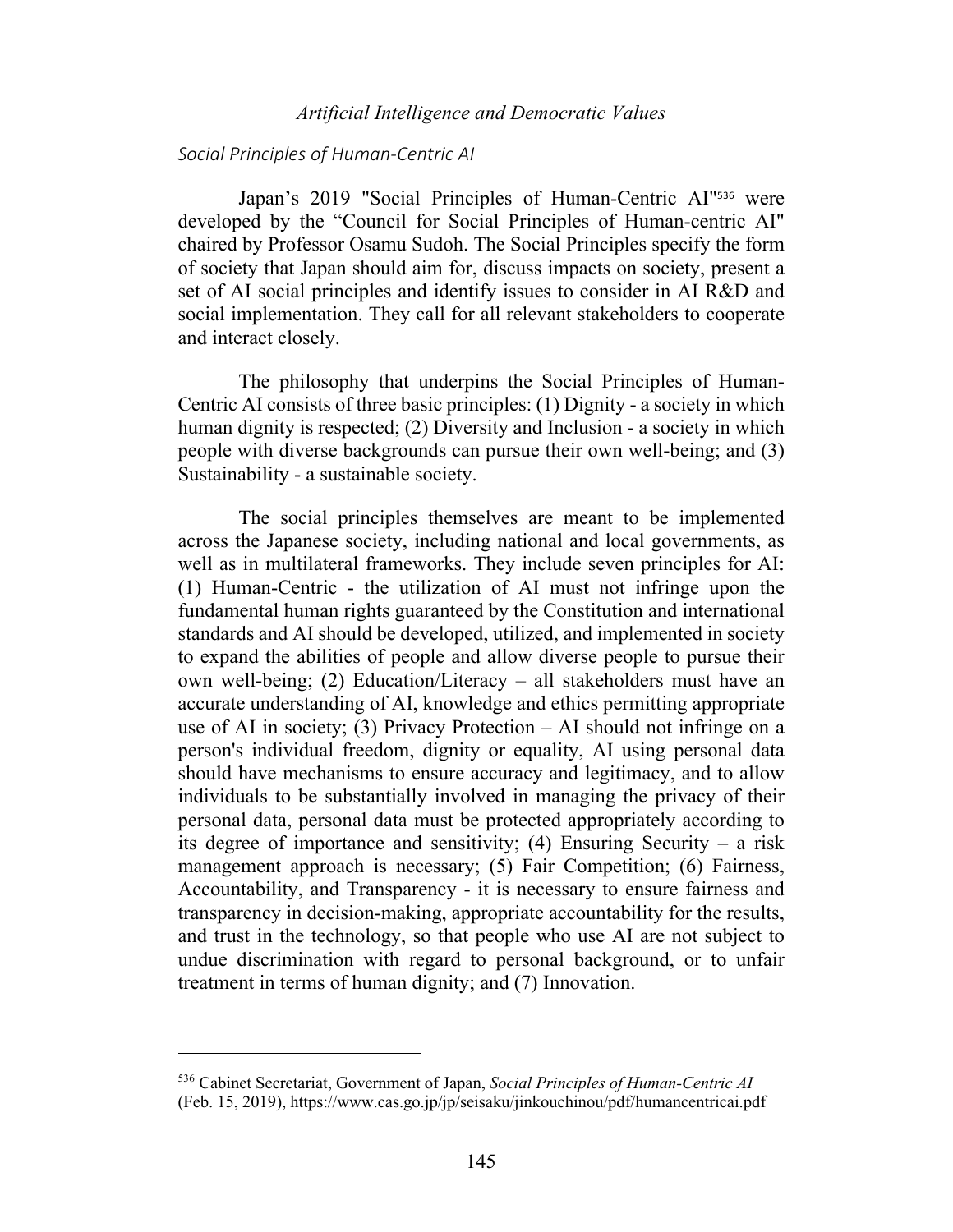# *AI R&D Guidelines and AI Utilization Guidelines*

The original AI R&D Guidelines are directed at developers. <sup>537</sup> They include 9 principles related to: (1) collaboration; (2) transparency; (3) controllability; (4) safety; (5) security; (6) privacy; (7) ethics (respect human dignity and individual autonomy); (8) user assistance; and (9) accountability.

The more recent (2019) AI Utilization Guidelines<sup>538</sup> provide practical guidance on matters to be considered by various stakeholders, including developers, end users, and data providers. Aimed to promote the benefits of AI and mitigate risk, the Guidelines aim to help AI service providers and business users to establish their own AI development and utilization guidelines, based on the Social Principles for Human-centric AI. The Guidelines set out ten principles to be considered, in full or in part, according to the purpose and social context of AI utilization: (1) proper utilization; (2) data quality; (3) collaboration; (4) safety; (5) security; (6) privacy; (7) human dignity and individual autonomy; (8) fairness; (9) transparency; and (10) accountability.

### *Data Free Flows with Trust*

Prime Minister Abe also put forward the concept of Data Free Flows with Trust (DFFT) in a speech at the World Economic Forum in January 2019.<sup>539</sup> Abe said, "We must, on one hand, be able to put our personal data and data embodying intellectual property, national security intelligence, and so on, under careful protection, while on the other hand, we must enable the free flow of medical, industrial, traffic and other most useful, non-personal, anonymous data to see no borders, repeat, no borders." Abe underscored the importance of privacy protection, explaining that the DFFT regime should be built on "non-personal data." Abe further emphasized that the

<sup>537</sup> The Conference toward AI Network Society, *Draft AI R&D GUIDELINES for International Discussions* (July 28, 2017),

https://www.soumu.go.jp/main\_content/000507517.pdf

<sup>538</sup> The Conference toward AI Network Society, *AI Utilization Guidelines Practical Reference for AI utilization* (Aug. 9, 2019),

https://www.soumu.go.jp/main\_content/000658284.pdf

<sup>539</sup> Ministry of Foreign Affairs, Japan, S*peech by Prime Minister Abe at the World Economic Forum Annual Meeting: Toward a New Era of "Hope-Driven Economy"* (Jan. 23, 2019), https://www.mofa.go.jp/ecm/ec/page4e\_000973.html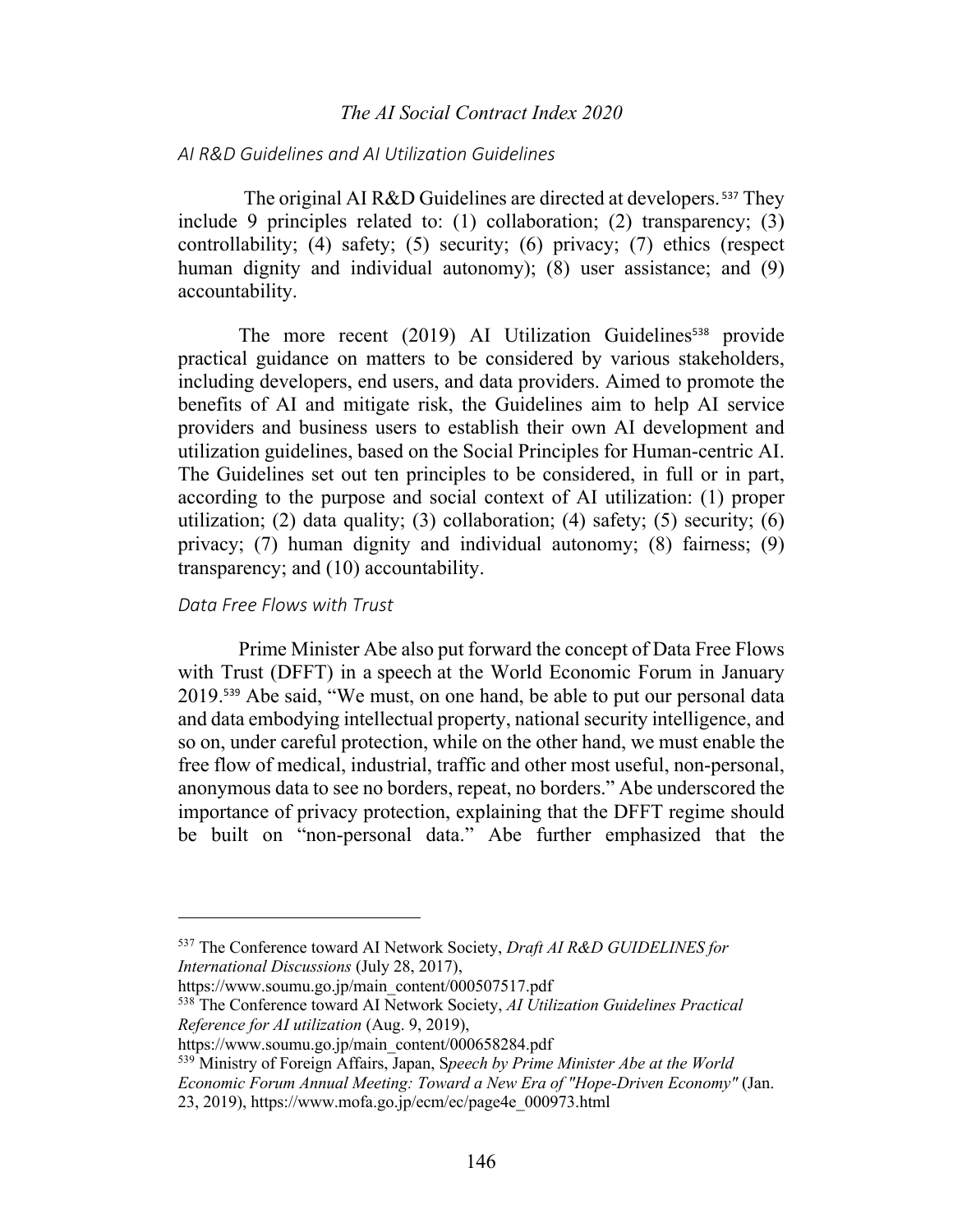appropriate framework for protection and governance on data according to their sensitivity would allow higher freedom of data flow across borders.

At the 2019 G20 Summit in Osaka, OECD Secretary Gurria described Abe's vision for Data Free Flows with Trust as "ambitious and timely."<sup>540</sup> The G20 Leaders adopted the concept at the 2019 Summit,<sup>541</sup> and reaffirmed the goal at the 2020 Summit in Riyadh. <sup>542</sup> The phrase "Data Free Flows with Trust" also appears, with emphasis, in the December 2020 Joint Communication from the European Communication, proposing a New US Agenda for Global Change.<sup>543</sup>

#### *Public Participation*

Japan organized a conference with public participation in advance of the 2016 G-7 Ministerial. <sup>544</sup> The conclusions of the conference informed the 2016 Takamatsu Declaration. <sup>545</sup> The G7 ICT Ministers agreed to promote ICT technology R&D for Artificial Intelligence. In October 2016, Japan<sup>546</sup> also launched a new public conference on the theme "Toward AI Network Society" with the participation of experts from industry, academia, and citizens to examine the social, economic, ethical, and legal implications

<sup>542</sup> G20 Riyadh Summit, *Leaders' Declaration* (Nov. 21-22, 2020),

<sup>540</sup> OECD, *2019 G20 Leaders' Summit - Digital (AI, data governance, digital trade, taxation), Remarks by Angel Gurría* (June 28, 2019),

https://www.oecd.org/g20/summits/osaka/2019-g20-leaders-summit-digital-osaka-june-2019.htm

<sup>541</sup> The Japan Times, *Full text of the G20 Osaka leaders' declaration* (June 29, 2019), https://www.japantimes.co.jp/news/2019/06/29/national/full-text-g20-osaka-leadersdeclaration/

https://g20.org/en/media/Documents/G20%20Riyadh%20Summit%20Leaders%20Declar ation\_EN.pdf

<sup>543</sup> European Commission and High Representative of the Union for Foreign Affairs and Security Policy, *Joint Communication to the European Parliament, the European Council and the Council: A New EU-US Agenda for Global Changes, (Dec. 2, 2020)* (emphasis in the original), https://ec.europa.eu/info/sites/info/files/joint-communicationeu-us-agenda\_en.pdf

<sup>&</sup>lt;sup>544</sup> The event was organized by the Institute for Information and Communications Policy (IICP) of the Ministry of Internal Affairs and Communications (MIC).

<sup>545</sup> G7 Information Center, *Joint Declaration by G7 ICT Ministers (Action Plan on Implementing the Charter)* (Apr. 30, 2016), http://www.g8.utoronto.ca/ict/2016-ictdeclaration.html

<sup>546</sup> The event was organized by the Institute for Information and Communications Policy (IICP) of the Ministry of Internal Affairs and Communications (MIC).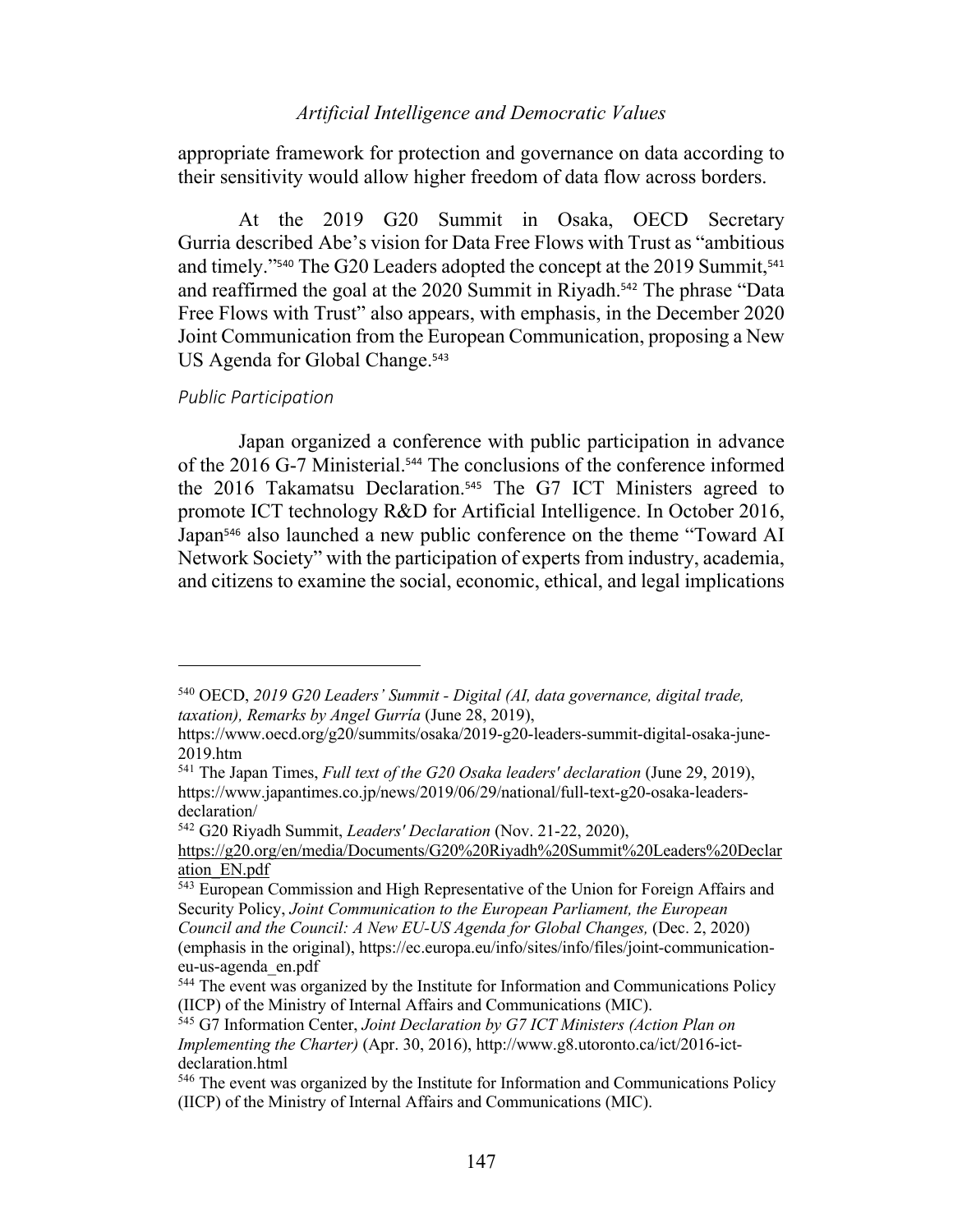of AI. <sup>547</sup> The AI Network Society conference, chaired by Dr. Osamu Sudoh,<sup>548</sup> formulated the AI R&D Guidelines. The Japanese government presented AI R&D Guidelines to the G-7 meeting in Turin, Italy in 2017.<sup>549</sup> A subsequent meeting of the Toward AI Network Society conference produced the AI Utilization Guidelines, "a commentary on the principles expected to be taken into consideration in the utilization of AI."<sup>550</sup>

Japan's AI R&D Guidelines and the AI Utilization Guidelines influenced the development of AI policy frameworks at the OECD and elsewhere. The Guidelines promoted the development of AI and addressed public concerns, with the goal of building trust in the technology. The Conference is continuously studying the safe, secure, and trustworthy implementation of AI in the society.<sup>551</sup>

### *Data Protection*

The Act on the Protection of Personal Information (APPI) governs data processing in the private sector. The 2020 amendments to the APPI bring the law closer to the EU's General Data Protection Regulation (GDPR).<sup>552</sup> The amendments upgrade individuals' rights, introduce the concept of pseudonymization, reinforce data breach reporting and increase penalties for offenders. The updated APPI also broadens the definition of personal data to capture facial recognition/biometric data. In January 2019,

https://www.soumu.go.jp/main\_sosiki/joho\_tsusin/eng/pressrelease/2020/7/21\_1.html <sup>548</sup> Professor at the Faculty of Global Informatics, Chuo University and Project Professor at the Graduate School of Interdisciplinary Information Studies, University of Tokyo.

<sup>547</sup> Ministry of Internal Affairs and Communications, Japan, *The Conference toward AI Network Society―Release of 2020 Report* (July 21, 2020),

<sup>549</sup> The Conference toward AI Network Society, *Draft AI R&D GUIDELINES for International Discussions* (July 28, 2017),

https://www.soumu.go.jp/main\_content/000507517.pdf

<sup>550</sup> The Conference toward AI Network Society, *AI Utilization Guidelines Practical Reference for AI utilization* (Aug. 9, 2019),

https://www.soumu.go.jp/main\_content/000658284.pdf

<sup>551</sup> Ministry of Internal Affairs and Communications, Institute for Information and Communications Policy, *The Conference toward AI Network Society―Release of 2020 Report* (July 21, 2020),

https://www.soumu.go.jp/main\_sosiki/joho\_tsusin/eng/pressrelease/2020/7/21\_1.html  $^{552}$  https://www.ppc.go.jp/files/pdf/overview\_amended\_act.pdf - The 2020 Amendments will come into force on a date specified by a cabinet order, within two years after promulgation (June 12, 2020).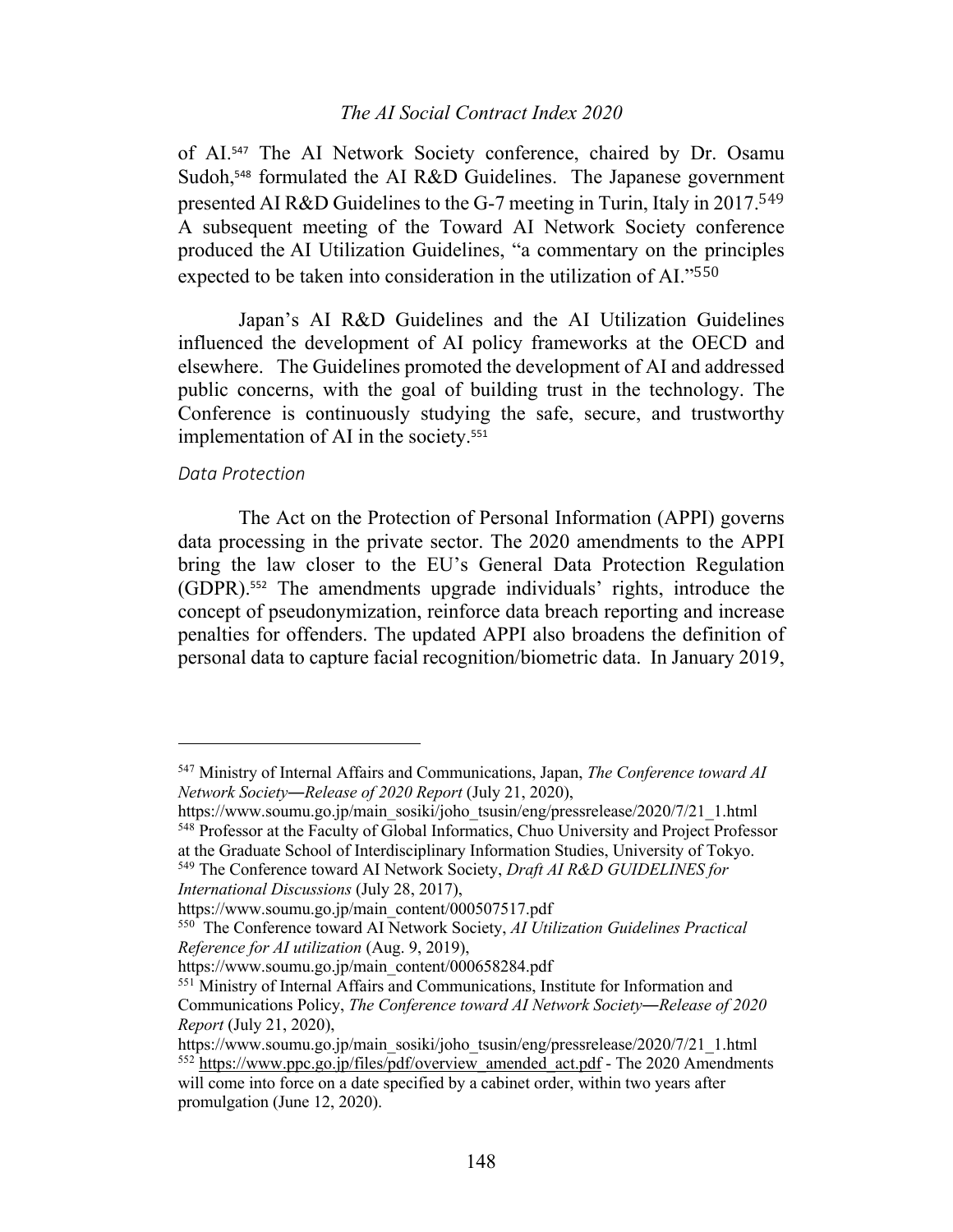the European Commission adopted an adequacy decision on Japan's APPI, allowing personal data to flow freely between the two economies.<sup>553</sup>

Two laws regulate data processing by government.<sup>554</sup> The APPI also requires national and local governments to be "responsible for comprehensively formulating and implementing the necessary measures to ensure the proper handling of personal information in conformity with the purport of this Act."

The Personal Information Protection Commission (PPC), established in 2016, supervises the implementation of the APPI. The members of the PPC exercise their official authority independently. The PPC also supervises the implementation of the My Number Act, which regulates the use numeric identifiers for social security and taxation.<sup>555</sup>

# *OECD/G20 AI Principles*

Japan endorsed the OECD and the G20 Principles and is a member of the Global Partnership on AI (GPAI). Japan was also a catalyst for the adoption of the OECD AI Principles by the G20 Ministerial meeting in Tsukuba and the G20 Leader's Summit in Osaka, Japan, in 2019.<sup>556</sup>

#### *Algorithmic Transparency*

Japanese law does not contain a general right of algorithmic transparency. However, there are specific provisions for certain sectors. For example, for financial services, the "Comprehensive Guidelines for Supervision over Major Banks" require that the concerned individual be

<sup>553</sup> Personal Information Protection Commission, *Amended Act on the Protection of Personal Information* (Feb. 2016) (tentative translation).

https://www.ppc.go.jp/files/pdf/280222\_amendedlaw.pdf

<sup>554</sup> European Commission, *European Commission adopts adequacy decision on Japan, creating the world's largest area of safe data flows* (Jan. 23, 2019),

https://ec.europa.eu/commission/presscorner/detail/en/IP\_19\_421; *Act on the Protection of Personal Information Held by Incorporated Administrative Agencies, etc., No 59* (May 30, 2003),

http://www.japaneselawtranslation.go.jp/law/detail\_main?re=&vm=2&id=3397

<sup>555</sup> Personal Information Protection Commission, *Act on the Use of Numbers to Identify a Specific Individual in the Administrative Procedure,*

https://www.ppc.go.jp/files/pdf/en3.pdf

<sup>556</sup> CAIDP Update 1.7, *Prime Minister Abe's AI and Data Governance Legacy* (Aug. 30, 2020), https://dukakis.org/center-for-ai-and-digital-policy/caidp-update-prime-ministerabes-ai-and-data-governance-legacy/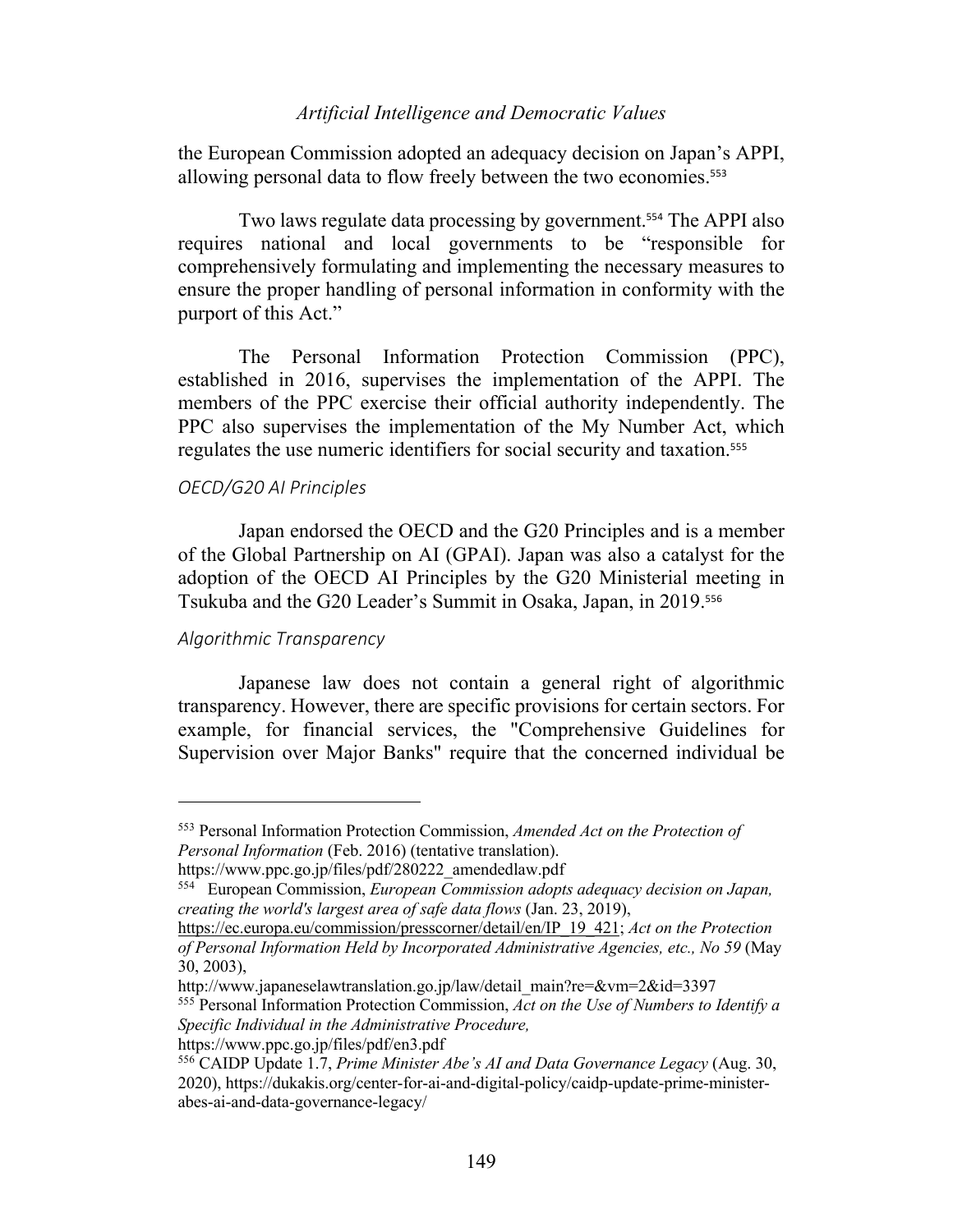provided with specific explanations on the reasons for the rejection of a request to conclude a loan agreement.<sup>557</sup>

## *Use of AI for policy decisions*

The government is considering a data analysis system developed by Palantir for public agency decision-making, according to Japan Times.<sup>558</sup> AI systems are also under consideration for defense, national security, trade management, and public health. The move complements the plans by the administration of Prime Minister Yoshihide Suga to accelerate digitalization.<sup>559</sup>

#### *Facial Recognition*

Japan has deployed facial recognition in several sectors, including transportation, banking (ATMs), police and immigration. According to Japan Times, Japan plans to use facial recognition technology, originally intended for security purposes, to prevent the spread of the novel coronavirus when it hosts the Tokyo Olympics and Paralympics in 2021.<sup>560</sup> <sup>561</sup> Osaka Metro Co. has developed automated ticket gates with facial recognition with a view to equip all metro stations in Osaka by 2024, ahead of the 2025 World Expo. <sup>562</sup> Likewise, the Japanese Ministry of Economy,

content/EN/TXT/HTML/?uri=OJ:L:2019:076:FULL&from=DE

<sup>557</sup> Official Journal of the European Union, *Commission Implementing Decision (EU) 2019/419 of 23 January 2019 pursuant to Regulation (EU) 2016/679 of the European Parliament and of the Council on the adequate protection of personal data by Japan under the Act on the Protection of Personal Information* (March 19, 2019) (par. 93), https://eur-lex.europa.eu/legal-

<sup>558</sup> The Japan Times, *Japan considers using AI for speedy policy decisions* (Nov. 2, 2020), https://www.japantimes.co.jp/news/2020/11/02/national/japan-ai-policygovernment/.

<sup>559</sup> Analytics India Magazine, *Use Of Algorithmic Decision Making & AI In Public Organisations* (Nov 11, 2020), https://analyticsindiamag.com/use-of-algorithmicdecision-making-ai-in-public-organisations/ - 13/11/2020

<sup>560</sup> The Japan Times, *Facial Recognition*, https://www.japantimes.co.jp/tag/facialrecognition.

<sup>561</sup> Find Biometrics, *Japan to Pair Face Recognition with Mask and Temperature Detection During Tokyo Olympic* (Oct. 22, 2020), s https://findbiometrics.com/japanpair-face-recognition-mask-temperature-detection-during-tokyo-olympics-102209/

<sup>562</sup> The Japan Times, *Osaka Metro unveils ticket gate with facial recognition tech* (Dec. 10, 2019), https://www.japantimes.co.jp/news/2019/12/10/business/corporatebusiness/osaka-metro-facial-

recognition/#:~:text=on%20Tuesday%20started%20testing%20a,around%201%2C200% 20Osaka%20Metro%20employees.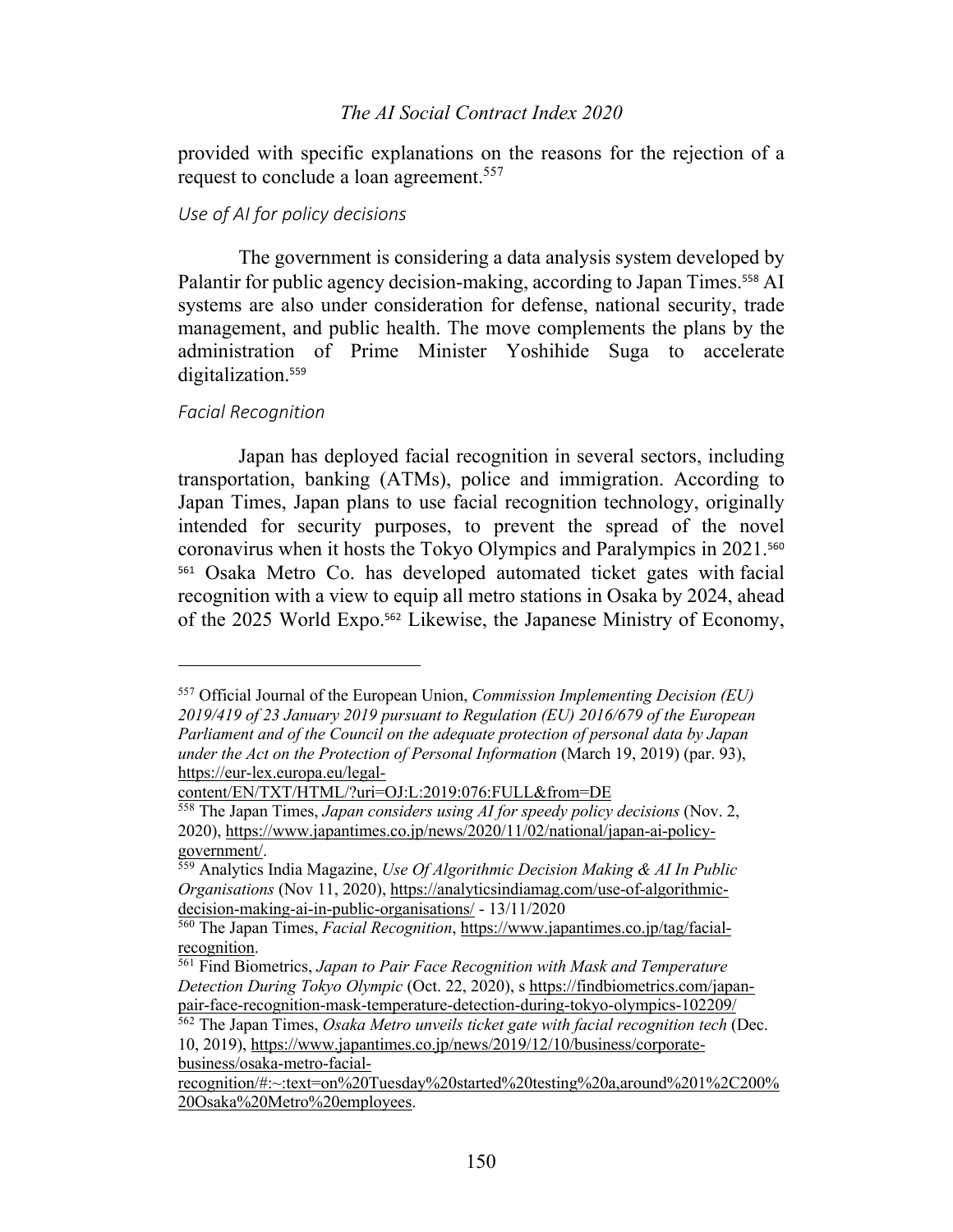Trade and Industry is testing facial recognition ticketing on driverless buses in several cities across the country.<sup>563</sup>

In September 2020, Japan Times reported that Japanese Police Forces have been using facial recognition technology across the nation since March 2020 to locate criminal suspects. Critics warned that the system could transform the country into a surveillance society unless it run under strict regulations, a senior National Police Agency (NPA) official said "we are using the system only for criminal investigations and within the scope of the law. We discard facial images that are found to be unrelated to cases."<sup>564</sup> The NPA manages and utilizes facial images under rules set by the National Public Safety Commission, <sup>565</sup> as it does with fingerprints and DNA. The agency's database currently holds 10 million facial images of criminal suspects.

Japan does not have specific legislation for facial recognition in the government sector. As of September 2020, the Japanese APPI covers the use of facial biometric data gathered from security cameras.<sup>566</sup> Law enforcement is however exempt from this type of privacy regulations. The APPI also allows the use of anonymized facial recognition data beyond the intended purposes as long as such data is sufficiently protected from being restored to its original form.

<sup>563</sup> NFCW, *Japanese passengers test facial recognition ticketing on driverless buses* (Sept. 10, 2020) https://www.nfcw.com/2020/09/10/367826/japanese-passengers-testfacial-recognition-ticketing-on-driverless-buses/

<sup>564</sup> Biometric Update, *Police in Japan reveal use of facial biometrics in criminal probes* (Sept. 16, 2020), https://www.biometricupdate.com/202009/police-in-japan-reveal-useof-facial-biometrics-in-criminal-probes

<sup>565</sup> The National Public Safety Commission is a Japanese Cabinet Office commission which guarantees the neutrality of the police system by insulating the force from political pressure and ensuring the maintenance of democratic methods in police administration. It administers the National Police Agency, and has the authority to appoint or dismiss senior police officers.

https://en.wikipedia.org/wiki/National\_Public\_Safety\_Commission (Japan)

<sup>566</sup> Biometric Update, *Police in Japan reveal use of facial biometrics in criminal probes* (Sept. 16, 2020), https://www.biometricupdate.com/202009/police-in-japan-reveal-useof-facial-biometrics-in-criminal-probes